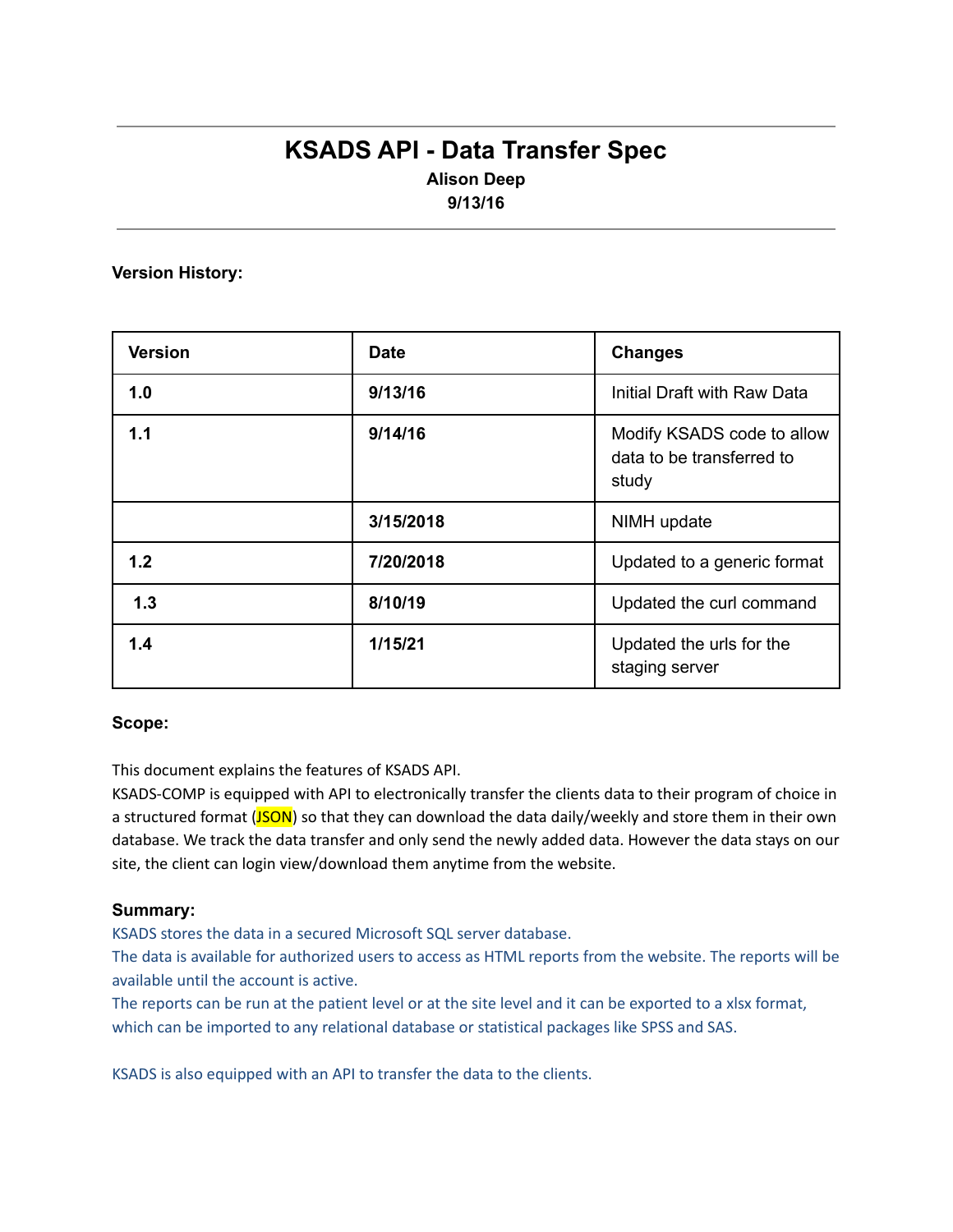**Note:** This requires the clients to program their in-house software to request and import the data from KSADS.

The data is exported in a JSON format, which can be ported to any program or databases. We export 2 different datasets.

- Raw data
- Diagnosis data

The sites can have their system programmed to call KSADS at a scheduled time with a requesting JSON (input JSON).

KSADS will authenticate, authorize and validate the inputs and then post a JSON (output JSON) with records of patients who have completed the interviews.

KSADS will also maintain a data log that was posted/responded to each request, so in the next request, it will only respond with the newly added data.

The requesting system will send a username/token and password/key in the header of the JSON for us to authenticate and transmit the data securely.

This document defines the scope and approach to automate the data transfer procedure from the KSADS database to the client's system. This procedure transfers data specific to the sites that have access to KSADS.

The following are the 2 different datasets available.

- 1) Patient Assessment question/response Data a.k.a Raw Data
- 2) Patient Diagnosis Data

Each site will be assigned a GroupID and GroupName in the KSADS database. When requesting, the sites should pass GroupID as a parameter along with the shared token to validate/authenticate the request.

### **Data attributes**

### **Patient Assessment Question/Response Data**

| <b>FieldName</b>    | <b>Desc</b>                 | DB Type |
|---------------------|-----------------------------|---------|
| GroupName           | Name of the Group table     | Text    |
| TransactionID       | Unique ID for each transfer | int     |
| <b>TotalRecords</b> | Total records returned      | int     |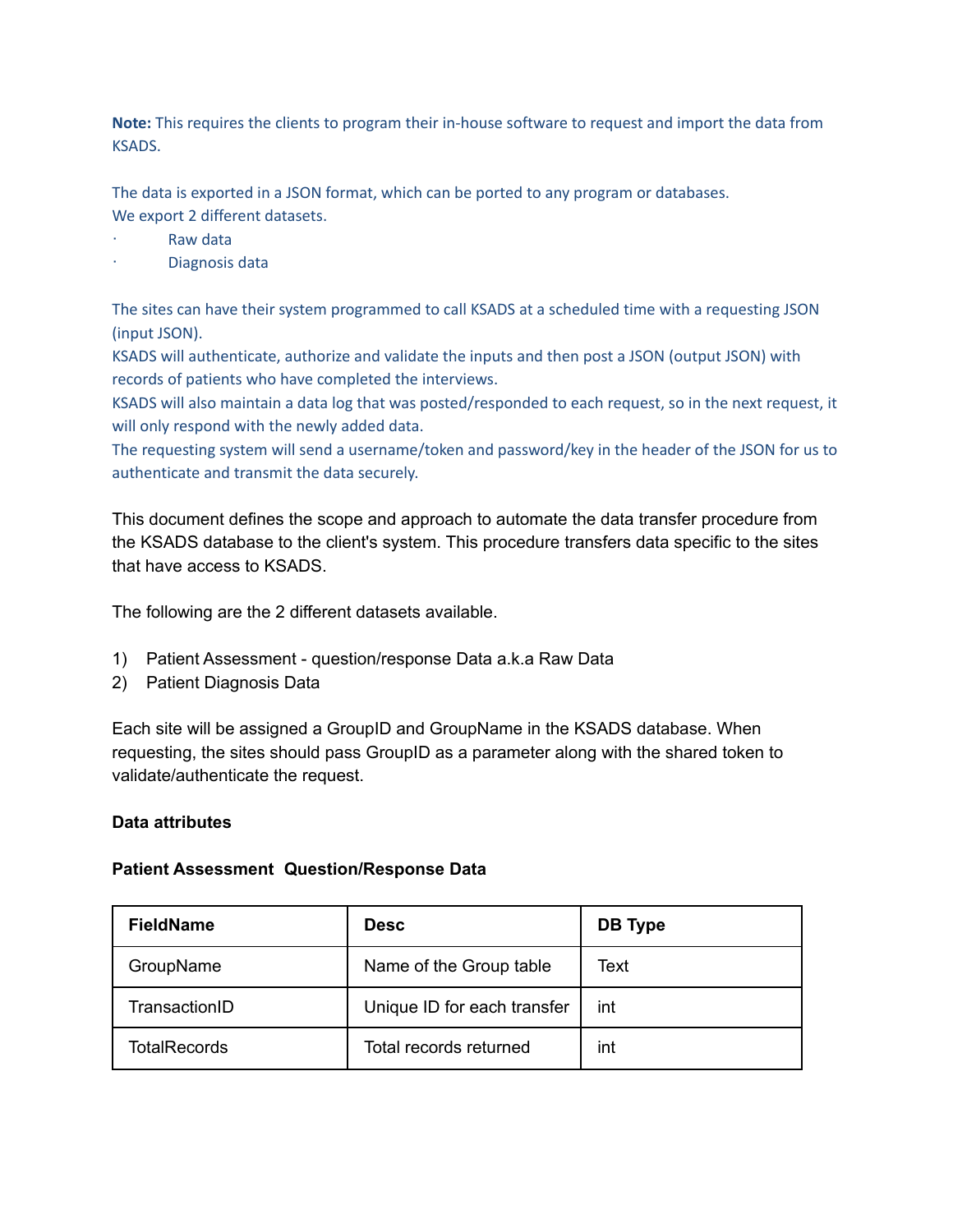| UserResponseID | PK from ksads<br>UserResponse table                                                           | int         |
|----------------|-----------------------------------------------------------------------------------------------|-------------|
| GroupID        | PK from Group table (aka<br>Site)                                                             | int         |
| <b>UserID</b>  | Int PK from Patients table                                                                    | int         |
| PatientID      | User maintained<br>alphanumeric Patient code                                                  | text        |
| QuestionID     | PK from Questions table                                                                       | int         |
| QuestionText   | The actual question text<br>the user responded during<br>interview                            | Text        |
| AnswerText     | The response text (eg.,<br>Yes or No)                                                         | <b>Text</b> |
| AnswerValue    | A value that is used for<br>scales (No-0, yes -1 etc)                                         | Int         |
| FreeText       | When the user response is<br>from a free entry text box<br>or from multiple complex<br>fields | text        |
| Comment        | <b>Text Comment field</b><br>(optional)                                                       | text        |
| TimeStamp      | Date/time of user response                                                                    | Datetime    |

# **Patient Diagnosis Data**

| <b>Field</b>     | <b>Data</b> | <b>Description</b>                        |
|------------------|-------------|-------------------------------------------|
| ID               | int         | Unique ID for each record                 |
| <b>GroupID</b>   | int         | Site ID, passed as parameter              |
| <b>UserID</b>    | int         | Int PK from Patients table                |
| <b>PatientID</b> | text        | User maintained alphanumeric Patient code |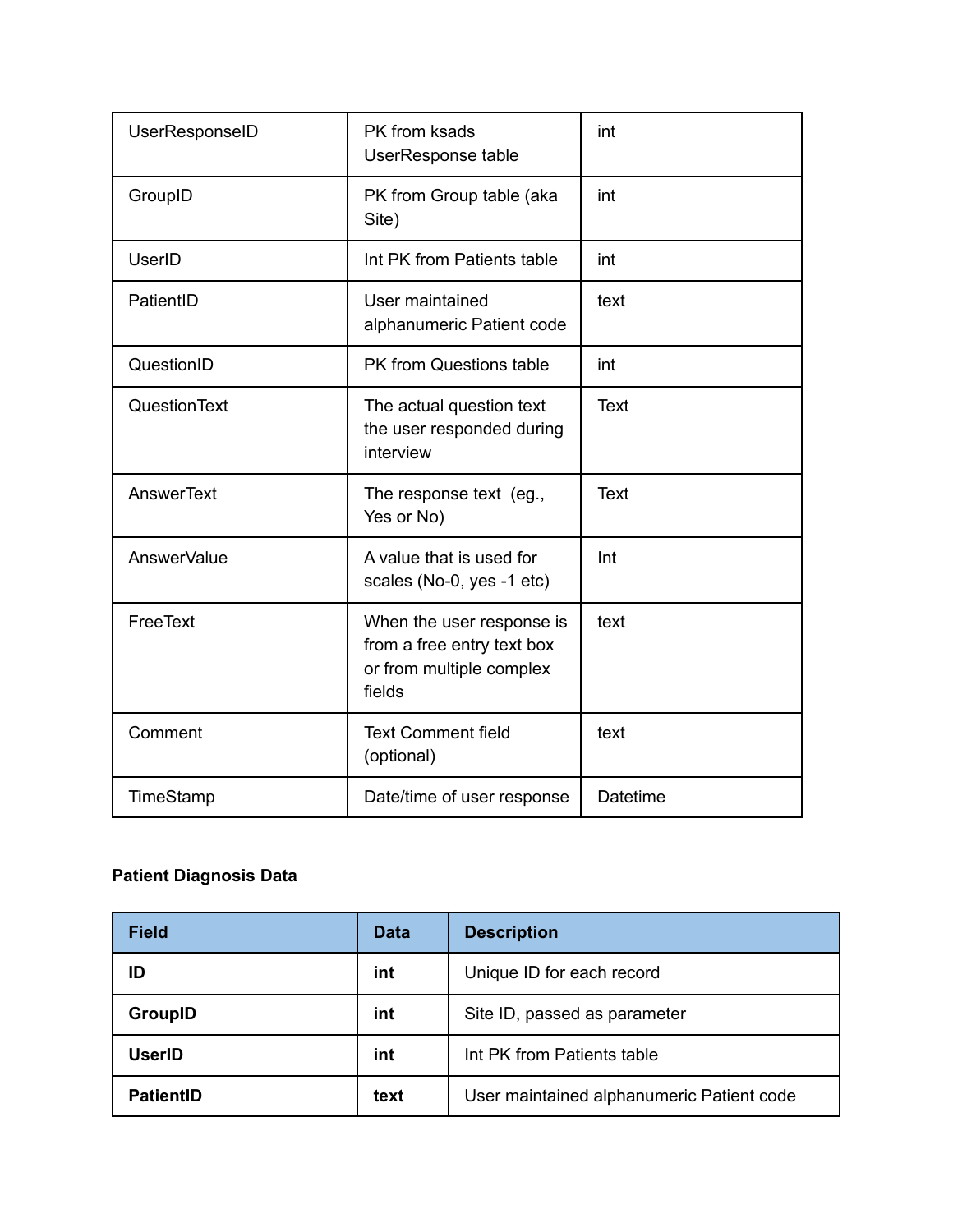| <b>FunctionID</b>    | int    | Unique ID of each function                                                                        |
|----------------------|--------|---------------------------------------------------------------------------------------------------|
| <b>ModuleID</b>      | int    | Unique ID for each module                                                                         |
| <b>Module</b>        | string | Module name                                                                                       |
| <b>FunctionType</b>  | string | Symptom or Diagnostic function                                                                    |
| <b>FunctionName*</b> | string | Function Name (self explanatory) and includes<br>present or past qualifier.                       |
| Output               | string | 0- means negative<br>Non Zero- Positive (Can contain 1 or Dynamic<br>Description including FCode) |

### **Data Transfer Details:**

We would use REST protocol to communicate between the Client's service/job and KSADS. We will use REST Post method.

The Client's service/job will post a json to a URL (in KSADS) and would receive the output in the JSON format as well.

The URL to request for the data from the live site https://www.KSADSLogin.net/GetData.aspx (This URL is not active for you yet)

### **Request**/**Input JSON**

The Client's service/chron Job should send this JSON to request for the patients raw data.

[{"What":"GetRawData","GroupID":"38"}]

The input JSON has the following parameters

| <b>Parameter Name</b> | <b>Value</b> | <b>Description</b>                                                                                     |
|-----------------------|--------------|--------------------------------------------------------------------------------------------------------|
| What                  | GetRawData   | A method to request for<br>patients raw data. Basically<br>the question asked and<br>answer responded. |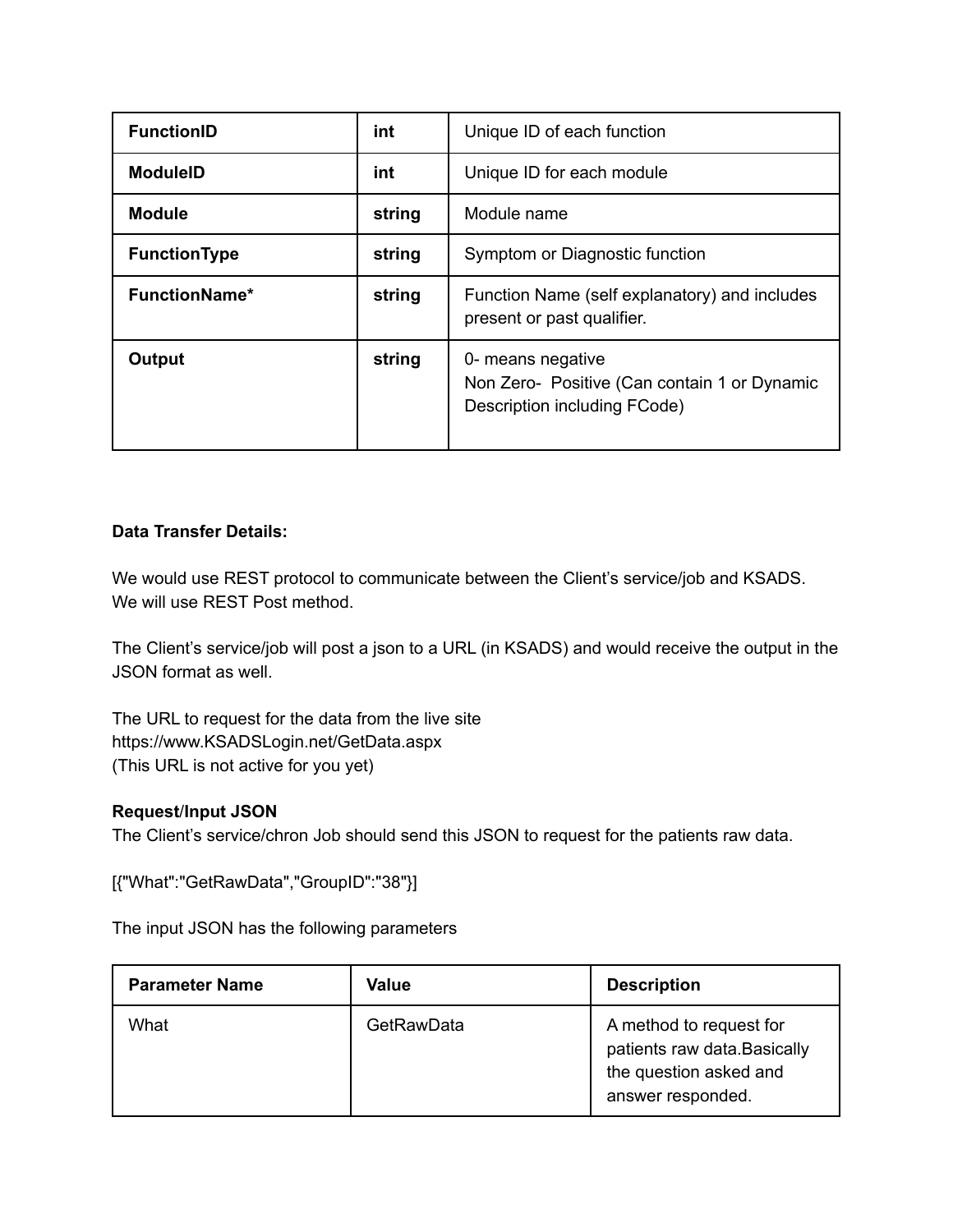| GroupID | 38 | The groupID is the siteID in<br>KSADS- the primary key of<br>the Client's sites created in<br>KSADS. Once all the sites<br>are created, we will share all<br>the IDs with Client's. The<br>requesting Client's<br>service/job/program can<br>request KSADS for data |
|---------|----|---------------------------------------------------------------------------------------------------------------------------------------------------------------------------------------------------------------------------------------------------------------------|
|         |    | for/by each groupID                                                                                                                                                                                                                                                 |

KSADS will share all the patient response data for the site requested for all the patients who've completed the interview at that point of time (data point <**UserResponse.InterviewCompleted>** KSADS also tracks which data has been sent,<**UserResponse.DataTransferred>** So the next time the same request comes, it will only send the newly added data but completed interview data.

The Client's service/job can be scheduled to run by the end of the day, and all the interviews that are completed and not transferred will be included in the output JSON.

The requesting JSON will have a username and password token in the headers

| <b>Columns</b>      | <b>Description</b>                                           | <b>Type</b> |
|---------------------|--------------------------------------------------------------|-------------|
| ErrorID             | If 0 no errors, then the<br>following columns makes<br>sense | int         |
| ErrorText           | Error description when<br>ErrorID!=0                         | Text        |
| GroupName           | Name of the Group table                                      | Text        |
| TransactionID       | Unique ID for each transfer                                  | int         |
| <b>TotalRecords</b> | Total records returned                                       | int         |
| UserResponseID      | PK from ksads<br>UserResponse table                          | int         |

The output JSON for **GetRawData** will have the following fields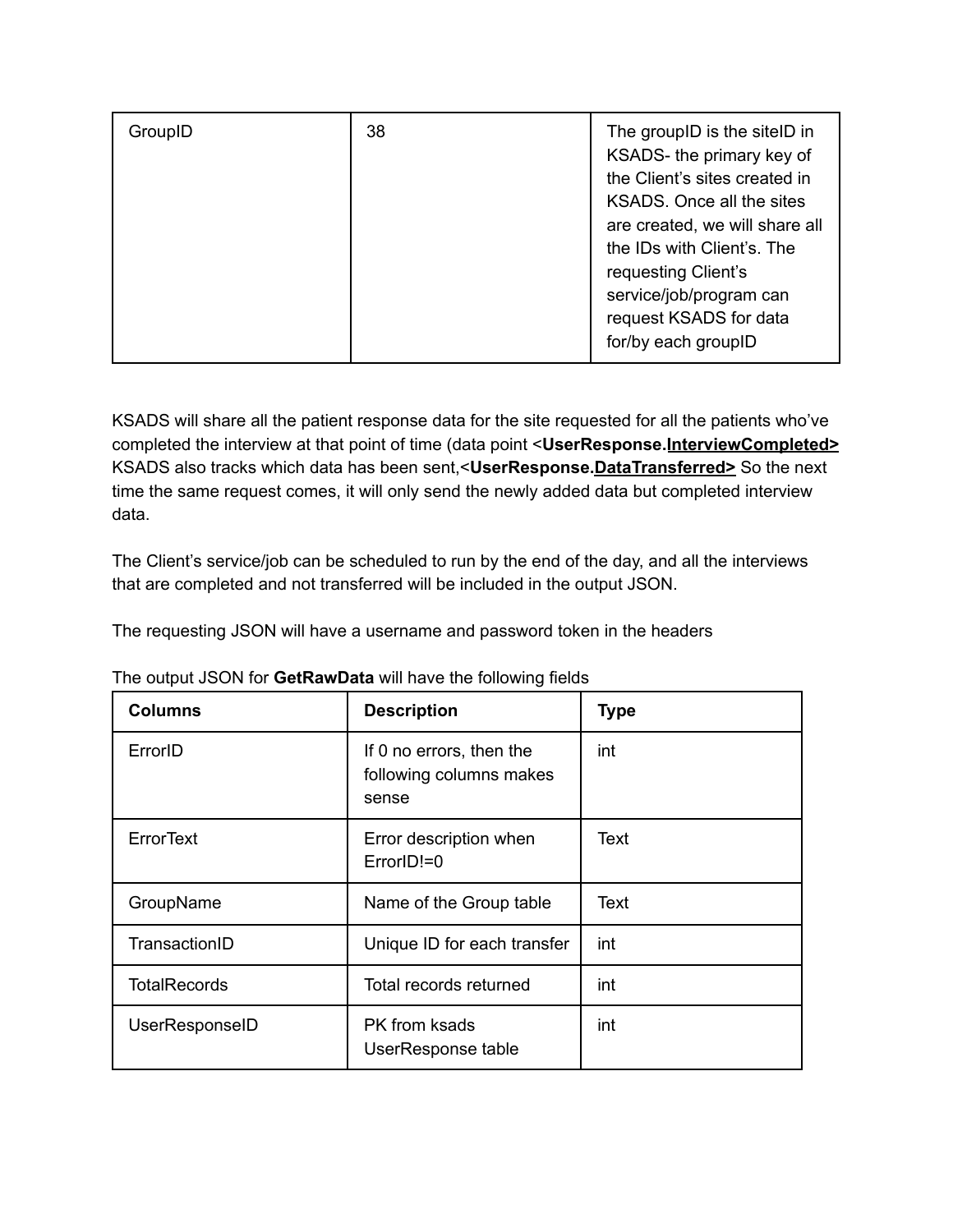| GroupID       | PK from Group table (aka<br>Site)                                                             | int         |
|---------------|-----------------------------------------------------------------------------------------------|-------------|
| <b>UserID</b> | Int PK from Patients table                                                                    | int         |
| PatientType   | T- teen, P- parent, D-<br>Clinician                                                           | Text        |
| PatientID     | User maintained<br>alphanumeric Patient code                                                  | text        |
| QuestionID    | PK from Questions table                                                                       | int         |
| QuestionText  | The actual question text<br>the user responded during<br>interview                            | Text        |
| AnswerText    | The response text (eg.,<br>Yes or No)                                                         | <b>Text</b> |
| AnswerValue   | A value that is used for<br>scales (No-0, yes -1 etc)                                         | Int         |
| FreeText      | When the user response is<br>from a free entry text box<br>or from multiple complex<br>fields | text        |
| Comment       | <b>Text Comment field</b><br>(optional)                                                       | text        |
| TimeStamp     | Date/time of user response                                                                    | Datetime    |

The output JSON will contain multiple records for the same client/user as its recorded.

The output JSON can contain multiple client responses based on when they've completed the interview OR when the last data transfer happened.

Once the data is transferred, KSADS will mark all the patient records as **DataTransferred=true** So in the next data transfer these records will not be included.

GetData.aspx

**Sample JSON With Data**

{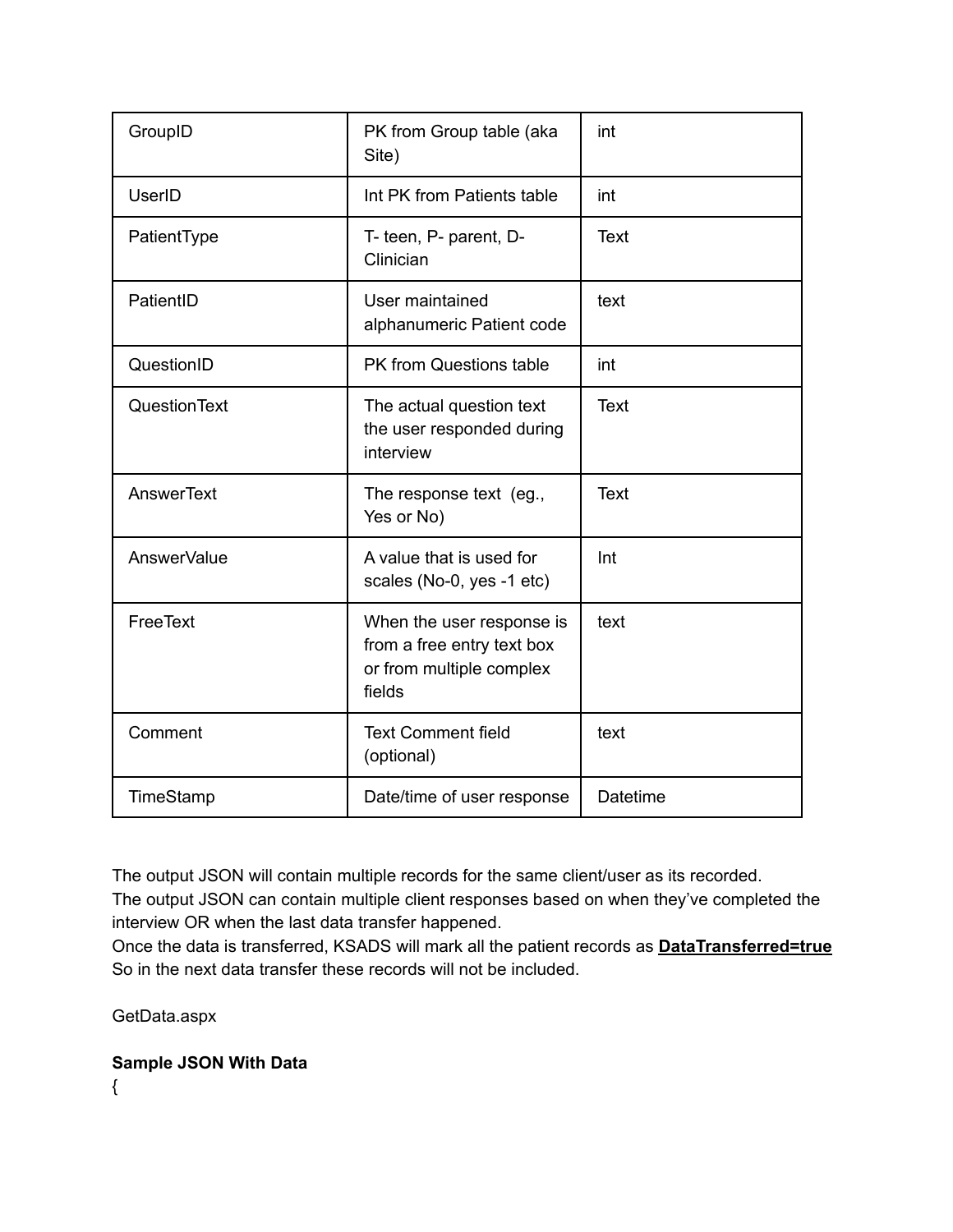```
"ErrorID":0,
"ErrorText":"",
"GroupName":"Telepsychology.net CLIN ADMIN",
"TransactionID":10,
"TotalRecords":7,
"UserData":[
 \left\{ \right."UserResponseID":182716,
   "GroupID":1,
   "UserID":15701,
   "UserType":"T",
   "PatientID":"UserTELE026_Alison8_21",
   "QuestionID":1,
   "QuestionText":"",
   "AnswerText":"",
   "AnswerValue":0,
   "FreeText":"",
   "Comment":"",
   "Timestamp":"10/6/2016 9:18:00 PM"
 },
 {
   "UserResponseID":182720,
   "GroupID":1,
   "UserID":15701,
   "UserType":"T",
   "PatientID":"UserTELE026_Alison8_21",
   "QuestionID":2143,
   "QuestionText":"",
   "AnswerText":"",
   "AnswerValue":0,
   "FreeText":"Asian, ",
   "Comment":"",
   "Timestamp":"10/6/2016 9:18:00 PM"
 },
 {
   "UserResponseID":182718,
   "GroupID":1,
   "UserID":15701,
   "UserType":"T",
   "PatientID":"UserTELE026_Alison8_21",
   "QuestionID":3,
   "QuestionText":"",
   "AnswerText":"",
```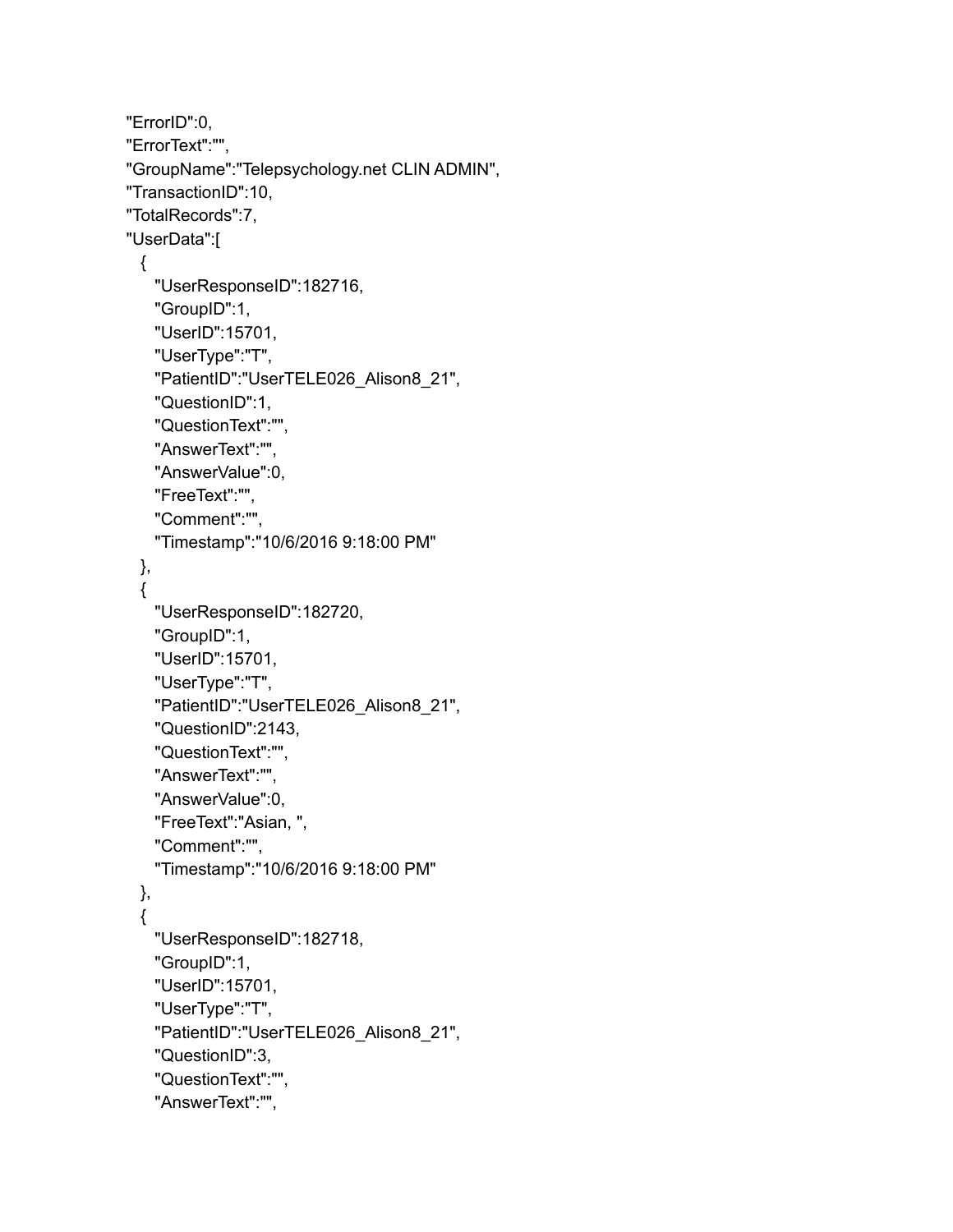```
"AnswerValue":2,
     "FreeText":"",
     "Comment":"",
     "Timestamp":"10/6/2016 9:18:00 PM"
   }
 ]
}
Sample JSON with No Data
```
{"ErrorID":1,"ErrorText":"No Data Available.","GroupName":null,"TransactionID":0,"TotalRows":0,"UserData":null}

Please note:

If the ErrorID is 0, can process the JSON data from the UserData field. If theError ID is non 0, you can get the error description from **ErrorText**, and ignore the UserData.

# **User defined errors**

| <b>ErrorID</b> | <b>ErrorText</b> |  |
|----------------|------------------|--|
|                | No data found.   |  |
|                | Invalid Method.  |  |

Note: If you have multiple sites, the Raw data and the Diagnosis data has to be requested separately for each site.

# **Diagnosis Report Data**

# **Request**/**Input JSON**

The client's requesting service should send this JSON something like this.

[{"What":"GetDiagnosisData","GroupID":"38"}]

# **This uses the same authentication as the raw data.**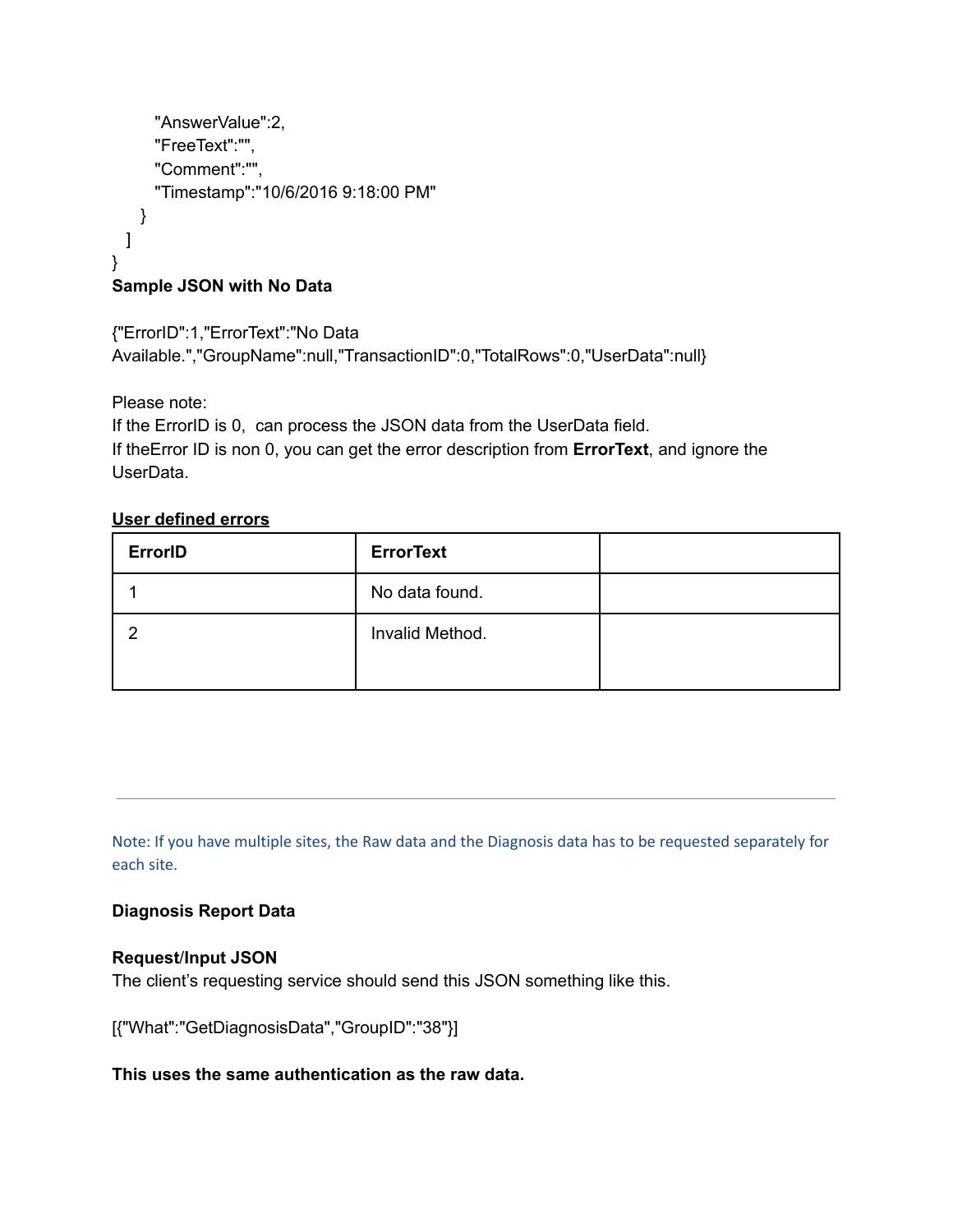The input JSON can have the following parameters

| What                                                   | GroupID                                                                                                                                                                                                                                                                           |
|--------------------------------------------------------|-----------------------------------------------------------------------------------------------------------------------------------------------------------------------------------------------------------------------------------------------------------------------------------|
| RawData                                                | 38                                                                                                                                                                                                                                                                                |
| A method which returns all completed<br>users raw data | The groupID is the siteID in KSADS- the<br>primary key of the Study sites created in<br>KSADS. Once all the sites are created, we<br>will share all the IDs with client's study. The<br>requesting Study service/job/program can<br>request KSADS for data for/by each<br>groupID |

### **Output Structure**

{ "ErrorID": 0, "ErrorText": "", "GroupName": " Study\_test\_Selfadmin", "TransactionID":5, "TotalRecords",1234, "ReportData": [{ "ID": 2702, "GroupID": 38, "UserID": 3980, "UserType":"T" "PatientID": "123/123", "FunctionID": 822, "ModuleID": 23, "Module": "Suicidality", "FunctionType": "Symptom Function", "FunctionName": "Aborted or interrupted suicide attempts, Past", "Output": "0" }, { "ID": 2693, "GroupID": 38, "UserID": 3980, "UserType":"T" "PatientID": "123/123", "FunctionID": 813, "ModuleID": 23, "Module": "Suicidality", "FunctionType": "Symptom Function",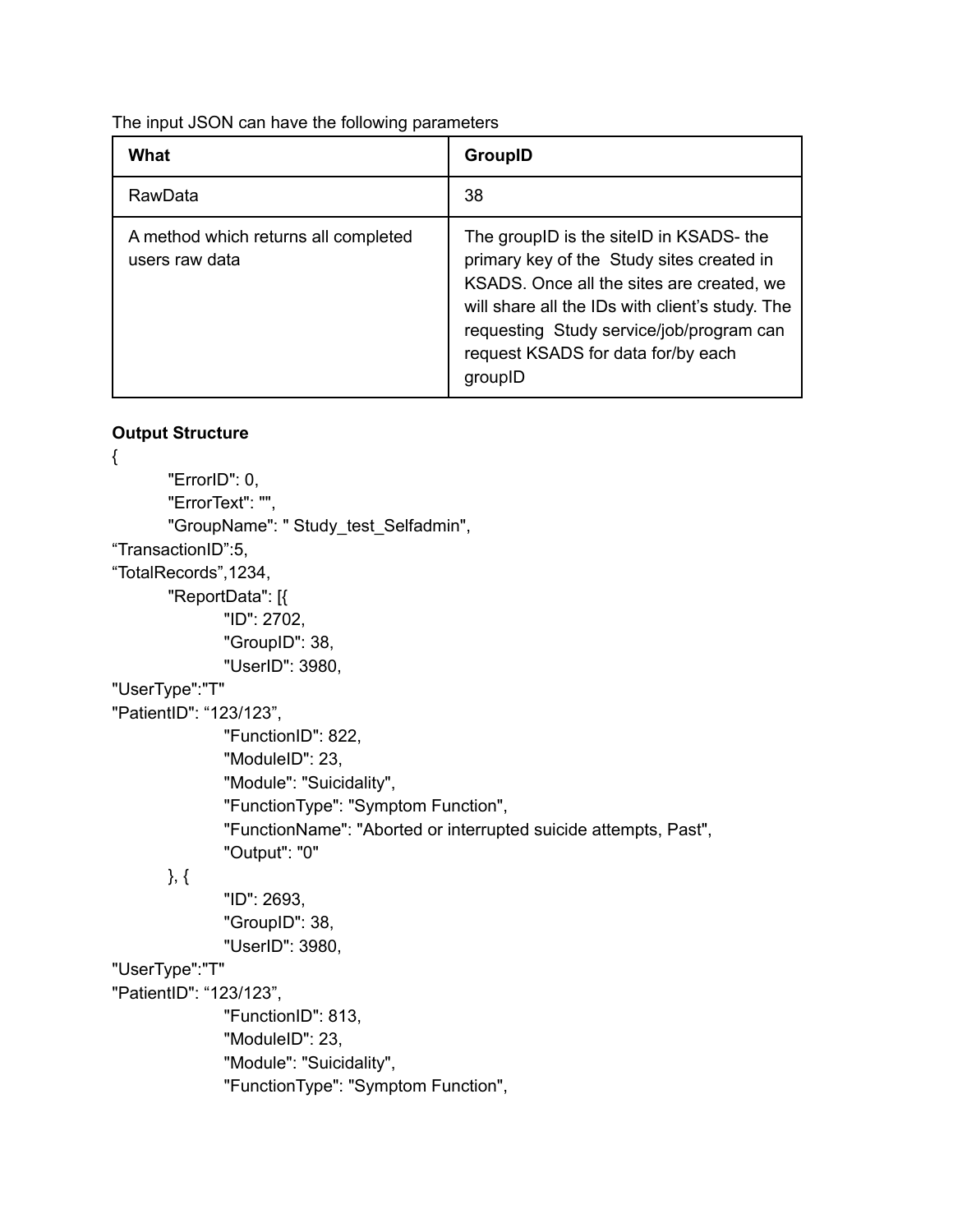```
"FunctionName": "Aborted or interrupted suicide attempts, Present",
"Output": "0"
```
The above given sample JSON is listing 2 functions, the complete list of functions are given under diagnosis function below.

### **JSON Structure**

}]

}

| <b>Field</b>         | <b>Data</b> | <b>Description</b>                                                                                |
|----------------------|-------------|---------------------------------------------------------------------------------------------------|
| ID                   | int         | Unique ID for each record                                                                         |
| <b>GroupID</b>       | int         | Site ID, passed as parameter                                                                      |
| <b>UserID</b>        | int         | PK from DB                                                                                        |
| <b>PatientID</b>     | text        | User maintained Patient ID                                                                        |
| <b>FunctionID</b>    | int         | Unique ID of each function                                                                        |
| ModuleID~            | int         | Unique ID for each module                                                                         |
| Module~              | string      | Module name                                                                                       |
| <b>FunctionType</b>  | string      | Symptom or Diagnostic function                                                                    |
| <b>FunctionName*</b> | string      | Function Name (self explanatory) and includes<br>present or past qualifier.                       |
| <b>Output</b>        | string      | 0- means negative<br>Non Zero- Positive (Can contain 1 or Dynamic<br>Description including FCode) |

### **~Module List**

| Disorders / Module ID and Name |
|--------------------------------|
| 1 - Depressive Disorders       |
| 2- Bipolar Disorders           |
| 4 - Psychosis                  |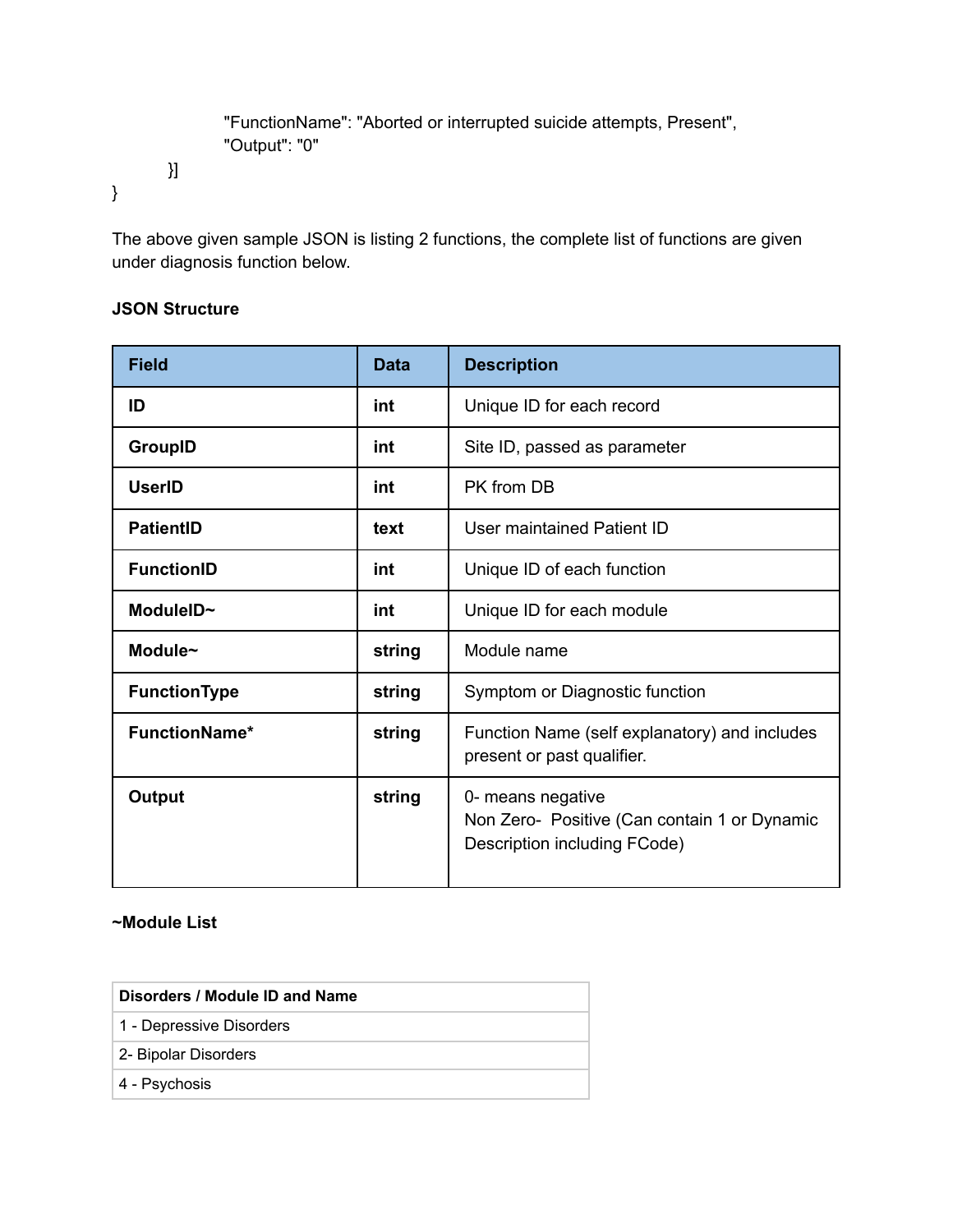| 5 - Panic Disorder                          |
|---------------------------------------------|
| 6 - Agoraphobia                             |
| 7- Separation Anxiety                       |
| 8- Social Anxiety                           |
| 9- Specific Phobia                          |
| 10 - Generalized Anxiety Disorder           |
| 11-Obsessive Compulsive Disorder            |
| 12-Enuresis and Encopresis                  |
| 13-Eating Disorders                         |
| 14-Attention Deficit Hyperactivity Disorder |
| 15-Oppositional Defiant Disorder            |
| 16-Conduct Disorder                         |
| 17-Tic Disorders                            |
| 18-Autism Spectrum Disorders                |
| 19-Alcohol Use Disorder                     |
| 20-Substance Use Disorders                  |
| 21-Post-Traumatic Stress Disorder           |
| 22-SLEEP PROBLEMS                           |
| <b>23-SUICIDALITY</b>                       |
| 24-HOMICIDALITY                             |
| 25- Selective Mutism                        |

Before returning the values back to the requesting program, KSADS log the values in a table **<DataTransferLog>**

| <b>ColumnName</b> | <b>DataType</b> | <b>Description</b>                      |
|-------------------|-----------------|-----------------------------------------|
| ID                | int             | TransactionID returned to the<br>caller |
| When              | <b>DateTime</b> | Timestamp                               |
| Who               | int             | GroupID                                 |
| What              | varchar         | GetRawData,<br>GetDiagnosisData         |
| Data              | varchar         | Comma separated PatientIDs              |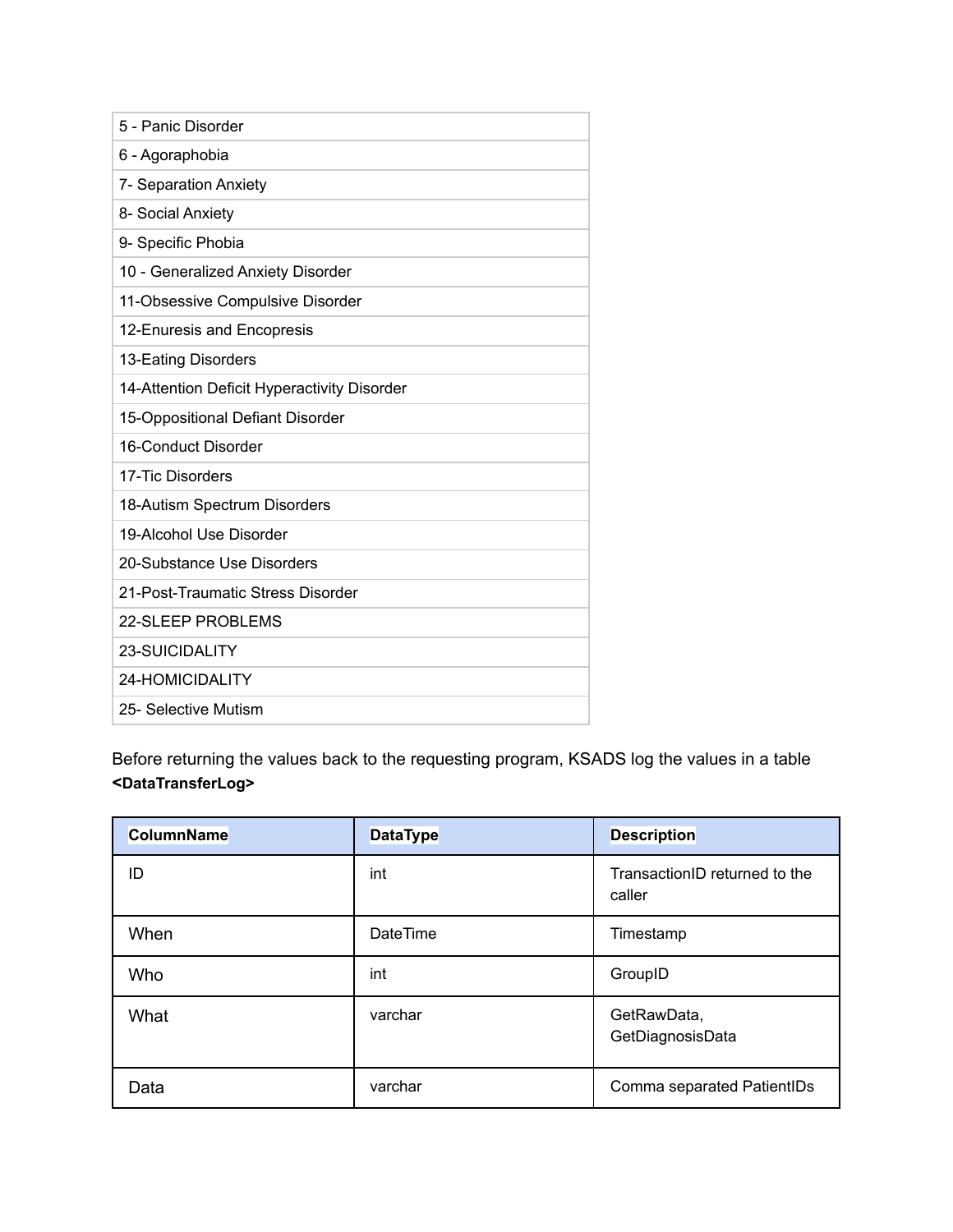| TotalRows | ınt | Total Rows affected. |
|-----------|-----|----------------------|
|-----------|-----|----------------------|

So in case of issue, we can trace back the data transferred on a particular day and mark it as not sent to get the data transferred again.

#### **How to call the API**

*After we set up an account you can try these*

#### **Sample Client Service**

url= [http://www.dsm5screening.net/](http://test.ksads-comp.com/getdata.aspx) **Live API URL** [https://www.KSADSLogin.net/](https://www.ksadslogin.net/)

#### **Sample Requesting Service**

var request = HttpWebRequest.Create(new Uri(url)); request.Headers["Authorization"] = "Basic **\$123ABC123**"; request.Method = "POST"; request.ContentType = "application/json; charset-utf-8"; request.ContentLength = data.Length;

#### **Requesting JSON**

[{"What":"GetRawData","GroupID":"38"}] [{"What":"GetDiagnosisData","GroupID":"38"}] [{"What":"**GetStatsAll\_RawData**","GroupID":"9"}] [{"What":"**GetStatsAll\_DiagnosisData**","GroupID":"9"}]

#### **Security**

Include a username and password in the header with basic authentication We will create and share this with you.

#### **REST Errors**

<http://www.restapitutorial.com/httpstatuscodes.html>

#### **CURL Command**

*You can also use a command line curl command to get the data.*

*curl --location --request POST '<http://test.ksads-comp.com/getdata.aspx>' \ --header 'ContentType: application/json' \ --header 'Authorization: Basic xxxxx' \ --data-raw '[{"What":"GetDiagnosisData","GroupID":"0000"}]'*